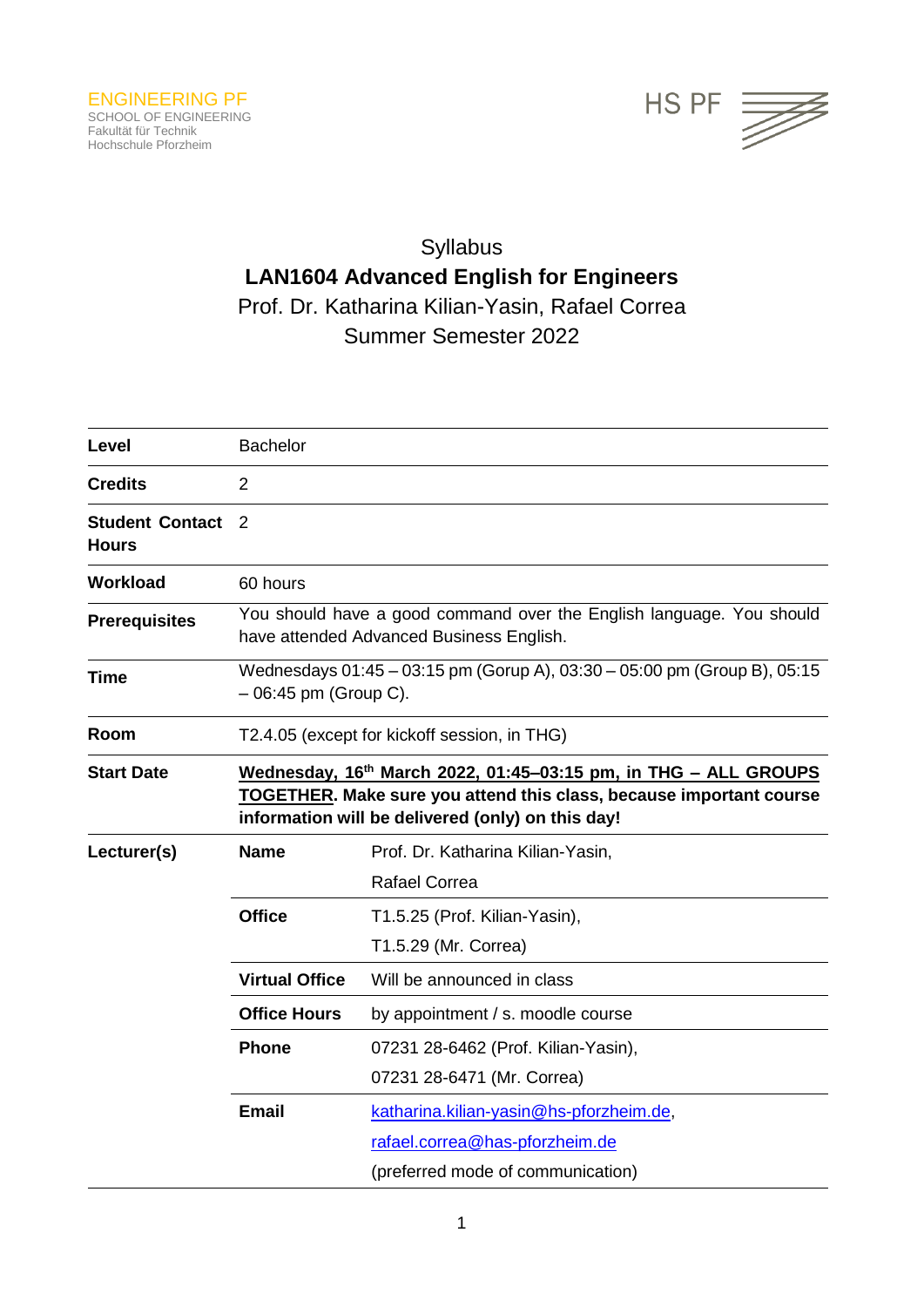## **Summary**

Students have the opportunity to consolidate the skills they learned in Advanced Business English as well as to extend their knowledge of topics relating to international business and engineering processes, and sustainability in international management and engineering. They acquire abilities to conduct research in the English language and to present their findings in English both orally and in writing. Thereby they practice preparing assignments according to academic standards.

### **Outline of the Course**

- Technical writing and vocabulary
- Technological innovation and sustainability;
- Mobility;
- Materials technology; waste mitigation, management and recycling;
- Design, production and manufacturing processes, comparing technical options and their financial and environmental advantages and disadvantages;
- New technologies reduction of greenhouse gasses emissions, renewable energy generation, energy storage and management solutions.

# **Course Intended Learning Outcomes and their Contribution to Program Intended Learning Outcomes / Program Goals**

| <b>Program Intended Learning Outcomes</b> |                                                                                                                                                                                              | <b>Course Intended Learning Outcomes</b>                                                                                                                                                                                        |  |
|-------------------------------------------|----------------------------------------------------------------------------------------------------------------------------------------------------------------------------------------------|---------------------------------------------------------------------------------------------------------------------------------------------------------------------------------------------------------------------------------|--|
|                                           | After completion of the program the students<br>will be able                                                                                                                                 | After completion of the course the students will be able                                                                                                                                                                        |  |
| $\mathbf{1}$                              | <b>Expert Knowledge</b>                                                                                                                                                                      |                                                                                                                                                                                                                                 |  |
| 1.1                                       | to demonstrate their solid key knowledge<br>in Technical Basics.                                                                                                                             | to use an extended technical vocabulary and enhanced language<br>skills to discuss technical topics in the English language. They know<br>how to describe and explain technical basics in the English language.                 |  |
| 1.3                                       | to demonstrate their distinguished and<br>sound competencies in General Business<br>Administration.                                                                                          | to apply English language skills to discuss and compare cost ad-<br>vantages and disadvantages of technological solutions.                                                                                                      |  |
| 1.8                                       | profound<br>$$ to<br>demonstrate<br>expert<br>knowledge in their field of specialization.                                                                                                    | to prepare and present results of groupwork as a team.                                                                                                                                                                          |  |
| $\mathbf{2}$                              | <b>Digital Skills</b>                                                                                                                                                                        |                                                                                                                                                                                                                                 |  |
| 2.3                                       | to effectively use digital technologies to in-<br>teract, to collaborate and to communicate.                                                                                                 | to use virtual communication applications such as Alfaview and are<br>able to participate in discussions and perform presentations remotely.                                                                                    |  |
| $\mathbf{3}$                              | <b>Critical Thinking and Analytical Competence</b>                                                                                                                                           |                                                                                                                                                                                                                                 |  |
| 3.2                                       | to critically reflect and interpret findings<br>and to develop comprehensive solutions for<br>complex problems.                                                                              | to make a critical assessment of complex current and future techno-<br>logical issues, taking their technical, social and environmental chal-<br>lenges into consideration.                                                     |  |
| 4                                         | <b>Ethical Awareness</b>                                                                                                                                                                     |                                                                                                                                                                                                                                 |  |
|                                           | to develop sound strategies in the areas of<br>ethics, sustainable development and social<br>responsibility and are able to apply them to<br>typical economic decision-making prob-<br>lems. | to analyze and participate in discussions involving the challenges<br>posed by current policies and social expectations regarding sustaina-<br>ble development, corporate social responsibility, and ethical supply-<br>chains. |  |
| 5                                         | <b>Communication and Collaboration Skills</b>                                                                                                                                                |                                                                                                                                                                                                                                 |  |
| 5.1                                       | to express complex issues effectively in<br>writing.                                                                                                                                         | to present complex topics in current technology development in ap-<br>propriate written form.                                                                                                                                   |  |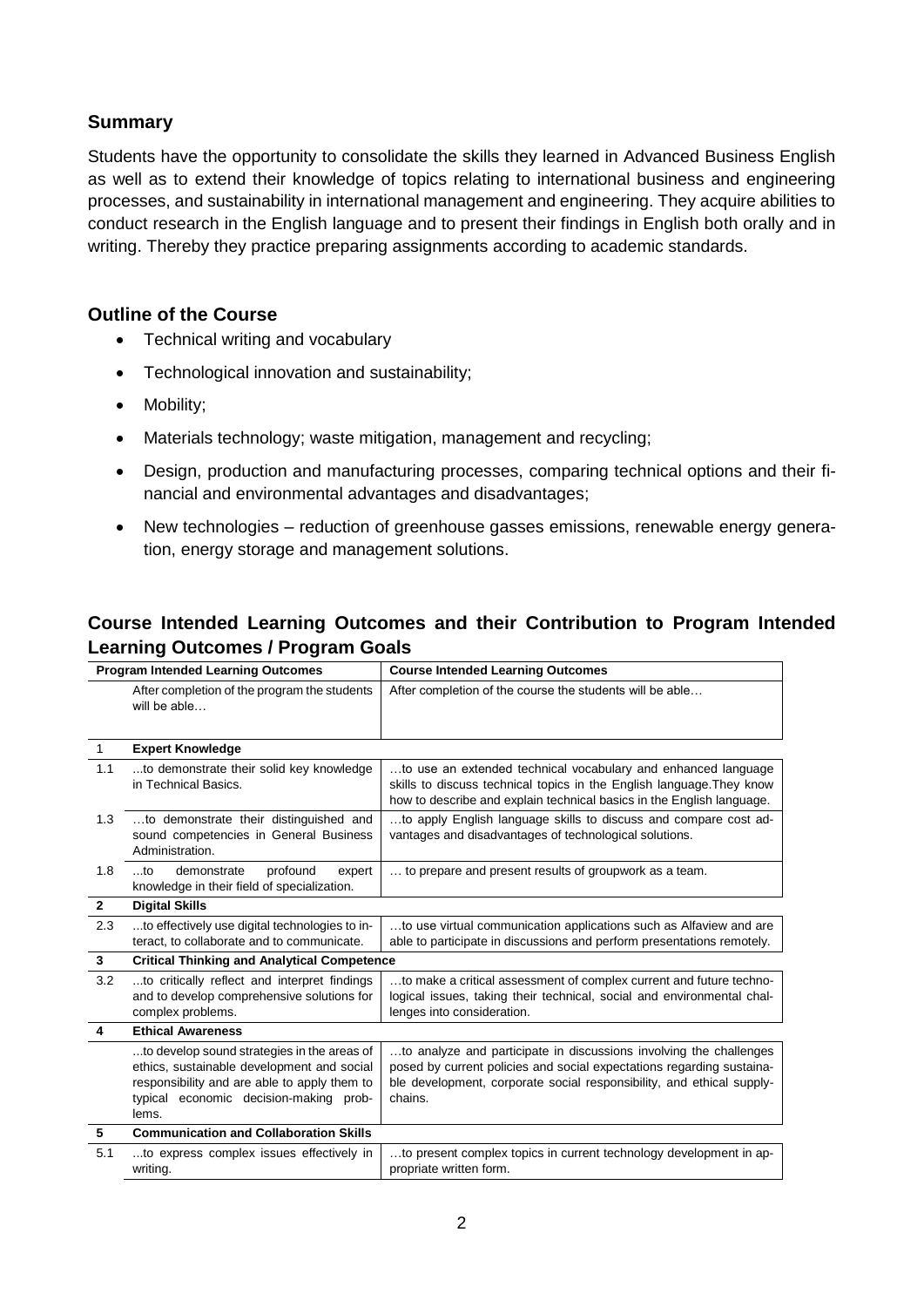| 5.2 | to demonstrate their oral communication<br>skills in presentations.             | to present topics related to current technological developments and<br>their social, economic and environmental impacts, in appropriate oral<br>form, in discussions and presentations. |
|-----|---------------------------------------------------------------------------------|-----------------------------------------------------------------------------------------------------------------------------------------------------------------------------------------|
| 5.3 | to work successfully in a team by perform-<br>ing practical tasks.              | to conduct extensive research on complex topics and correlate their<br>findings before presenting their results of group work as a team.                                                |
| 6   | <b>Internationalization</b>                                                     |                                                                                                                                                                                         |
|     |                                                                                 |                                                                                                                                                                                         |
| 6.1 | to understand and explain business chal-<br>lenges in an international context. | to examine the role of technology and policy, both nationally and in-<br>ternationally, and to present their findings in a professional manner.                                         |

# **Teaching and Learning Approach**

The course will be run as a seminar with an interactive approach. All students will be required to make an active contribution to group discussions, presentations and case studies. If the course is held entirely or partly over Alfaview, this implies that students must have access to a stable internet connection as well as working web camera and microphone for all online sessions. Please contact me if you have any questions in this regard.

In addition to active participation in class activities and discussions, course assessment will be based on group and individual presentations and written assignments. All classes will be held in English.

# **Literature and Course Materials**

- Handouts / Audio material from *Cambridge English for Engineering* by Mark Ibbotson
- Handouts from technical journals and newspapers (New Scientist, New Statesman, Waste Today Magazine, etc.)
- Case studies and other information from the Internet (bmu.de, iaee.org, gssd.mit.edu, etc.)
- Handouts from *Technical English – Vocabulary and Grammar* by Nick Brieger and Alison Pohl

#### **Assessment**

This course has obligatory attendance.

The *requirement to pass this course* and *the basis of your course grade* include the following:

- **20% Active class participation**. Points will be awarded for continuous presence and active and valuable contributions to sessions and discussions and completion of written tasks.
- **30% Group presentation and handout.** Points will be awarded based on presentation content, design, language, and delivery and on completeness and language of handout.
- **50% Final written examination.**

**Passing mark: 60%. Achievement below 60% of full points in any one of the four grade components (group presentation, active class participation, written assignments, and exam) means failing the course!**

**Schedule** 

See Moodle.